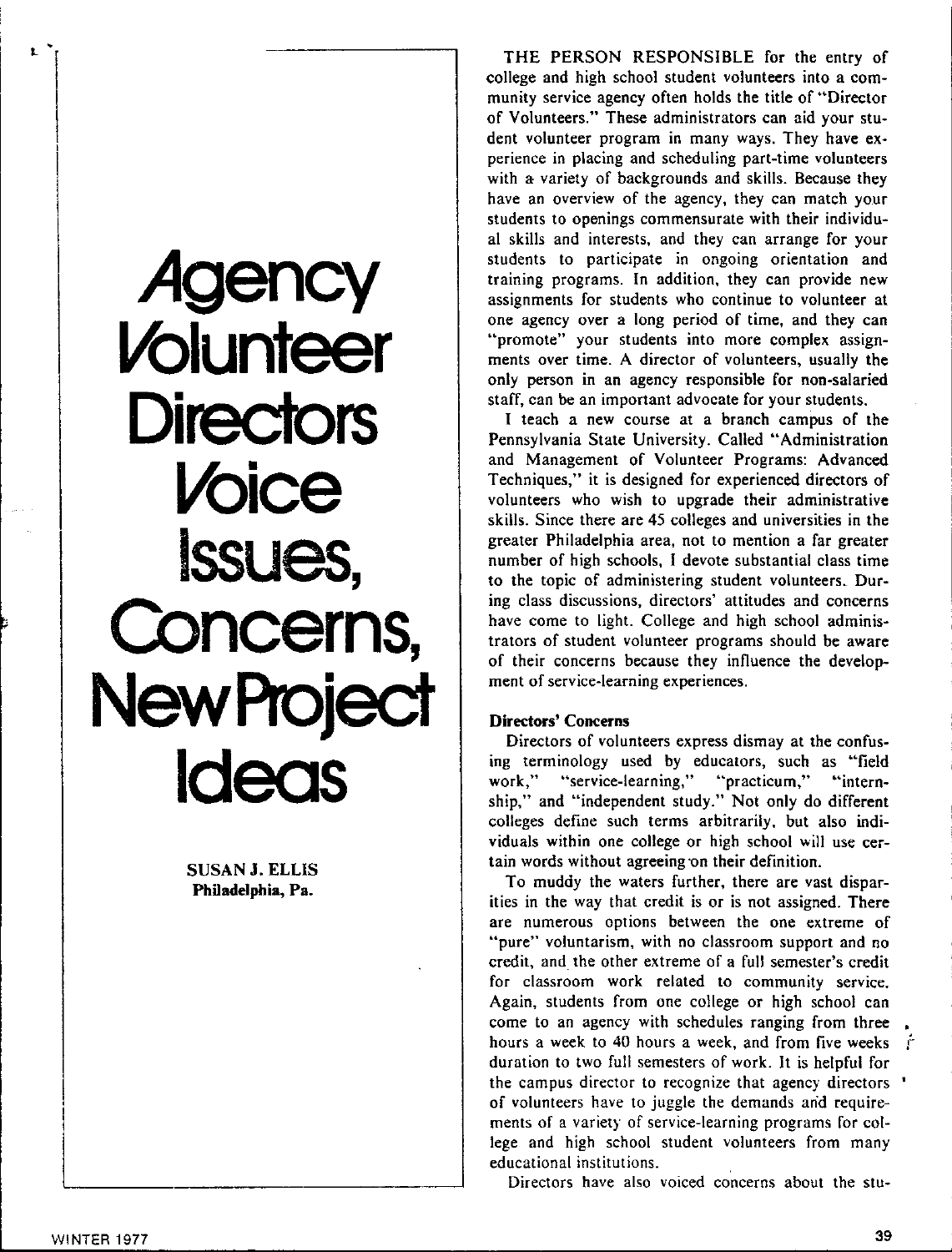dents. The hippie stereotypes of the 1960's have changed into new stereotypes about apathetic students who are motivated only by the wish for a passing grade, graduation, and a job. Naturally, any set of preconceived notions misses the truth, but you may be in the position of having to interpret the more positive values and motivations of your students to directors of volunteers. Try to support your position by asking one who is enthusiastic about the students assigned to his or her agency to speak to others to encourage them to use student volunteers.

Another issue raised by directors is the growing number of college and high school students without good speaking and writing skills. Many service-learning assignments include tasks that require strong communication skills: telephone contacts, presentations at meetings, reports of all kinds. You should be aware of those job descriptions that require more oral or written work than others, and take this factor into account when pre-screening and matching students.

### **The Poor Job Market**

Directors are well aware of the poor job market. They may hesitate to accept students, especially seniors, unless it is made clear that a field placement is not a promise of employment after graduation. There are instances where a job is offered to an exceptionally competent student who is lucky enough to graduate just as a vacancy occurs in an agency. But it is unfair to everyone concerned if job-seeking expectations are not clarified at the outset. There are unique learning opportunities open to students who do not weigh every act as a test of their potential worth as an employee. A student who feels that he or she is under consideration for a future paid position may be reluctant to experiment or to criticize.

**However, there are several concrete ways that a serv**ice-learning experience can aid future job hunters. One is that a student has the opportunity to meet people in a career field and to make contacts in a variety of organizations. Another is that the field supervisor can provide meaningful references based on first-hand knowledge. In addition, a service-learning experience can be highlighted in a resume.

Writing resumes is an art. In most cases, graduat**ing seniors have similar resumes, with few entries under**  the heading "Work Experience." However, as servicelearning assignments become more complex, prospective employers are beginning to accept practicum work as valuable pre-employment experience. It therefore becomes important to describe the service-learning assignment in a way that demonstrates its relevance to a full-time job. The agency supervisor and the instructor can help the student to describe the service-learning assignment by stressing responsibilities held, skills mastered, reports or other written material produced independently, and agency projects with which the student assisted. Accomplishments on the job should be emphasized rather than their relationship to academic courses. This approach puts the student's field work into a pre-professional perspective.

# **Administrative Assignments**

One area of student volunteer service that directors frequently suggest is that of administrative assignments. An administrative assignment is work directly supporting the behind-the-scenes functioning of an agency. In order to perform administrative tasks, a student must learn how the agency works: its procedures, activities, goals. The student sees the agency in its community context and gains an understanding of what it takes to provide service to clients.

There are several approaches to administrative assignments. One is for the student to assist an administrator. This kind of assignment would involve working closely with one or more agency personnel with managerial responsibilities. These administrators frequently need an assistant to attend community meetings, report on them, follow up directives, etc. Usually an administrator can work with only one student at a time, but this special contact gives that student an invaluable chance to see managers at work.

**A** second approach is for the student to assist the director of volunteers. This is a variation on the first approach, but introduces the student to the complexities of running a volunteer program. Tasks might include writing manuals, running orientation and preservice training workshops, or working to develop new jobs for volunteers. As many organizations now employ a staff member to direct a volunteer component,

## **SAMPLE RESUME ENTRIES FOR SERVICE-LEARNING ASSIGNMENTS**

**Note that these examples emphasize responsibilities**  held and skills practiced on the job.

**Hospital Volunteer Program Assistant-Assisted the Director of Volunteers to coordinate 156 volunteers who offered a variety of part-time support services. Responsibilities included interviewing 50 volunteers to assess in-service training needs, developing a new scheduling system for staffing the reception**  desk, writing articles for the monthly newsletter. Attended two-day, city-wide workshop on super**vision of volunteers.** 

For high school students, the same principles apply: **Junior Counselor-Assisted camp counselors at inner-city day camp for underprivileged children. Supervised games and handicrafts. Distributed lunches and snacks. Escorted three children home every day. Read stories to youngest group.**